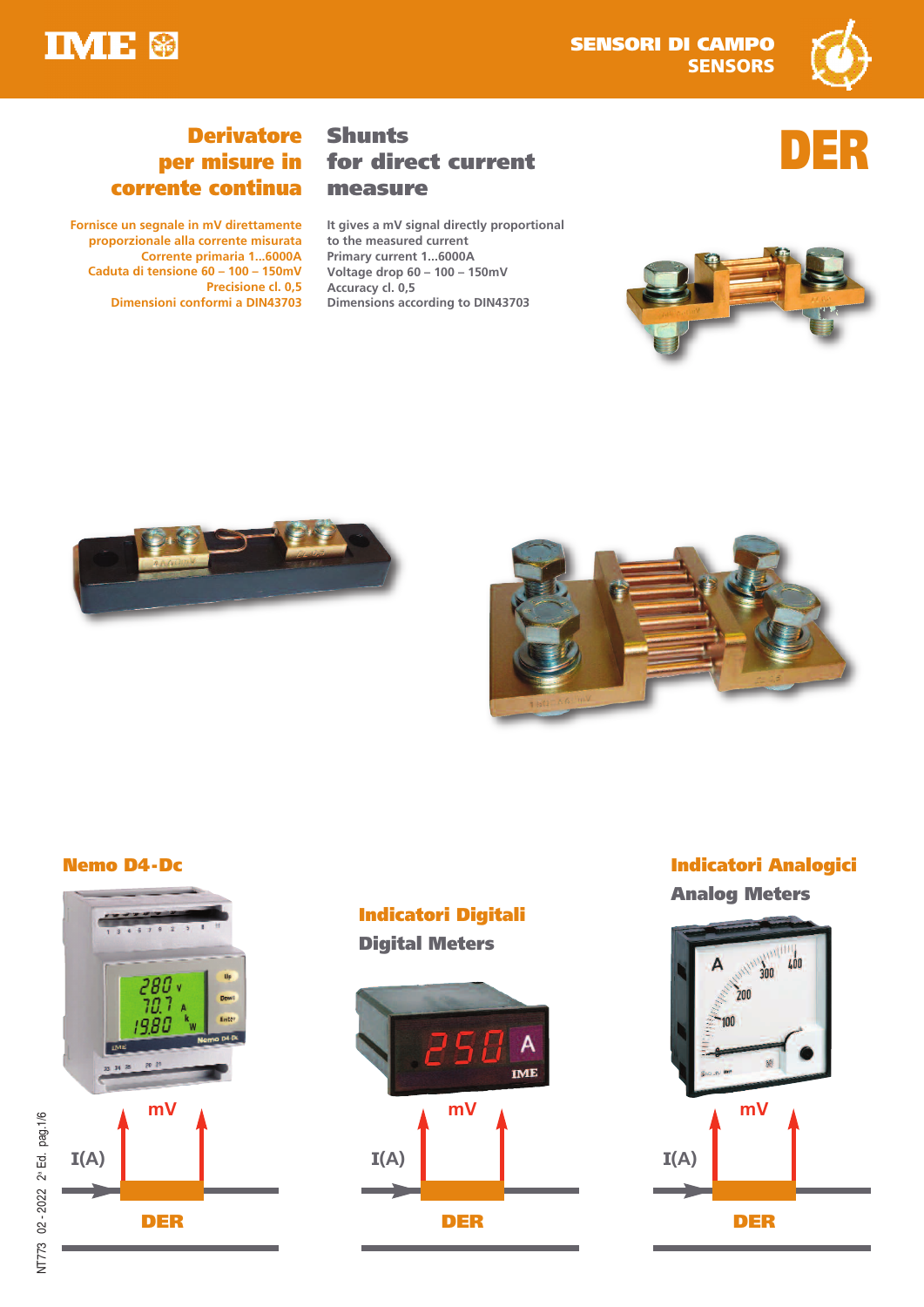| <b>DER 60mV</b><br>caduta di tensione<br>voltage drop    |                                     |                  |    |                 |                 |    |                 |                         |     |                          |                         |  |
|----------------------------------------------------------|-------------------------------------|------------------|----|-----------------|-----------------|----|-----------------|-------------------------|-----|--------------------------|-------------------------|--|
| <b>CODICE</b><br><b>ORDINAZIONE</b><br><b>ORDER CODE</b> | <b>Portata</b><br><b>Range</b><br>A | $\blacktriangle$ | B  | C               | D               | Е  | F               | $\overline{\mathbf{G}}$ | н   | ı.                       | fig.                    |  |
| <b>DER060A100</b>                                        | $\overline{1}$                      |                  |    |                 |                 |    |                 |                         |     |                          |                         |  |
| <b>DER060A150</b>                                        | 1,5                                 |                  |    |                 |                 |    |                 |                         |     |                          | 1                       |  |
| <b>DER060A200</b>                                        | $\overline{2}$                      |                  |    |                 |                 |    |                 |                         |     |                          |                         |  |
| <b>DER060A250</b>                                        | 2,5                                 |                  |    |                 |                 |    |                 |                         |     |                          |                         |  |
| <b>DER060A300</b>                                        | 3                                   |                  |    |                 |                 |    |                 |                         |     |                          |                         |  |
| <b>DER060A400</b>                                        | 4                                   |                  |    |                 |                 |    |                 |                         |     |                          |                         |  |
| <b>DER060A500</b>                                        | 5                                   | 90               | 28 | 20              | $\blacksquare$  | ۰  | 8               | ٠                       | 78  | ۰                        |                         |  |
| <b>DER060A600</b>                                        | 6                                   |                  |    |                 |                 |    |                 |                         |     |                          |                         |  |
| <b>DER060A800</b>                                        | $\bf{8}$                            |                  |    |                 |                 |    |                 |                         |     |                          |                         |  |
| <b>DER060B100</b>                                        | 10                                  |                  |    |                 |                 |    |                 |                         |     |                          |                         |  |
| <b>DER060B150</b>                                        | 15                                  |                  |    |                 |                 |    |                 |                         |     |                          |                         |  |
| <b>DER060B200</b>                                        | 20                                  |                  |    |                 |                 |    |                 |                         |     |                          |                         |  |
| <b>DER060B250</b>                                        | 25                                  |                  |    |                 |                 |    |                 |                         |     |                          |                         |  |
| <b>DER060B300</b>                                        | 30                                  |                  | 33 | 20              | ۰               |    |                 | ٠                       | 80  |                          |                         |  |
| <b>DER060B400</b>                                        | 40                                  |                  |    |                 |                 |    |                 |                         |     |                          |                         |  |
| <b>DER060B500</b>                                        | 50                                  |                  |    |                 |                 |    |                 |                         |     |                          |                         |  |
| <b>DER060B600</b>                                        | 60                                  |                  |    |                 |                 |    |                 |                         |     | $\overline{\phantom{a}}$ |                         |  |
| <b>DER060B800</b>                                        | 80                                  | 100              |    |                 |                 | ×, | 8               |                         |     |                          | 6                       |  |
| <b>DER060C100</b>                                        | 100                                 |                  |    |                 |                 |    |                 |                         |     |                          |                         |  |
| <b>DER060C120</b>                                        | 120                                 |                  |    |                 |                 |    |                 |                         |     |                          |                         |  |
| <b>DER060C150</b>                                        | 150                                 |                  |    |                 |                 |    |                 |                         |     |                          |                         |  |
| <b>DER060C200</b>                                        | 200                                 |                  |    |                 |                 |    |                 |                         |     |                          |                         |  |
| <b>DER060C250</b>                                        | 250                                 | 145              | 55 | 30 <sub>2</sub> |                 |    | 10              | 10                      | 105 | 30 <sub>2</sub>          |                         |  |
| <b>DER060C300</b>                                        | 300                                 |                  |    |                 |                 |    |                 |                         |     |                          |                         |  |
| <b>DER060C400</b>                                        | 400                                 |                  | 55 |                 |                 |    | $10$            | $10$                    | 105 |                          |                         |  |
| <b>DER060C500</b>                                        | 500                                 | 145              |    | 40              | ۰               | ш, |                 |                         |     | 30                       | $\overline{\mathbf{2}}$ |  |
| <b>DER060C600</b>                                        | 600                                 |                  |    |                 |                 |    |                 |                         |     |                          |                         |  |
| <b>DER060C800</b>                                        | 800                                 | 165              | 65 | 60              | $\blacksquare$  | ۰  | $10$            | $10$                    | 115 | 30 <sub>2</sub>          |                         |  |
| <b>DER060D100</b>                                        | 1000                                |                  |    |                 |                 |    |                 |                         |     |                          |                         |  |
| <b>DER060D120</b>                                        | 1200                                | 165              | 65 | 90              | 21              | 48 | 10              | $10$                    | 115 | 30                       |                         |  |
| <b>DER060D150</b>                                        | 1500                                |                  |    |                 |                 |    |                 |                         |     |                          | $\overline{3}$          |  |
| <b>DER060D200</b>                                        | 2000                                | 165              | 65 | 120             | 30              | 60 | 10              | 10                      | 115 | 30 <sub>2</sub>          |                         |  |
| <b>DER060D250</b>                                        | 2500                                |                  |    |                 |                 |    |                 |                         |     |                          |                         |  |
| <b>DER060D300</b>                                        | 3000                                | 165              | 65 | 120             | 30 <sub>2</sub> | 60 | 15 <sub>1</sub> | 10                      | 115 | 60                       | $\overline{4}$          |  |
| <b>DER060D400</b>                                        | 4000                                |                  |    |                 |                 |    |                 |                         |     |                          |                         |  |
| <b>DER060D500</b>                                        | 5000                                | 175              | 70 | 154             | 25              | 52 | 25              | 15 <sub>1</sub>         | 125 | 130                      | $\overline{\mathbf{5}}$ |  |
| <b>DER060D600</b>                                        | 6000                                |                  |    |                 |                 |    |                 |                         |     |                          |                         |  |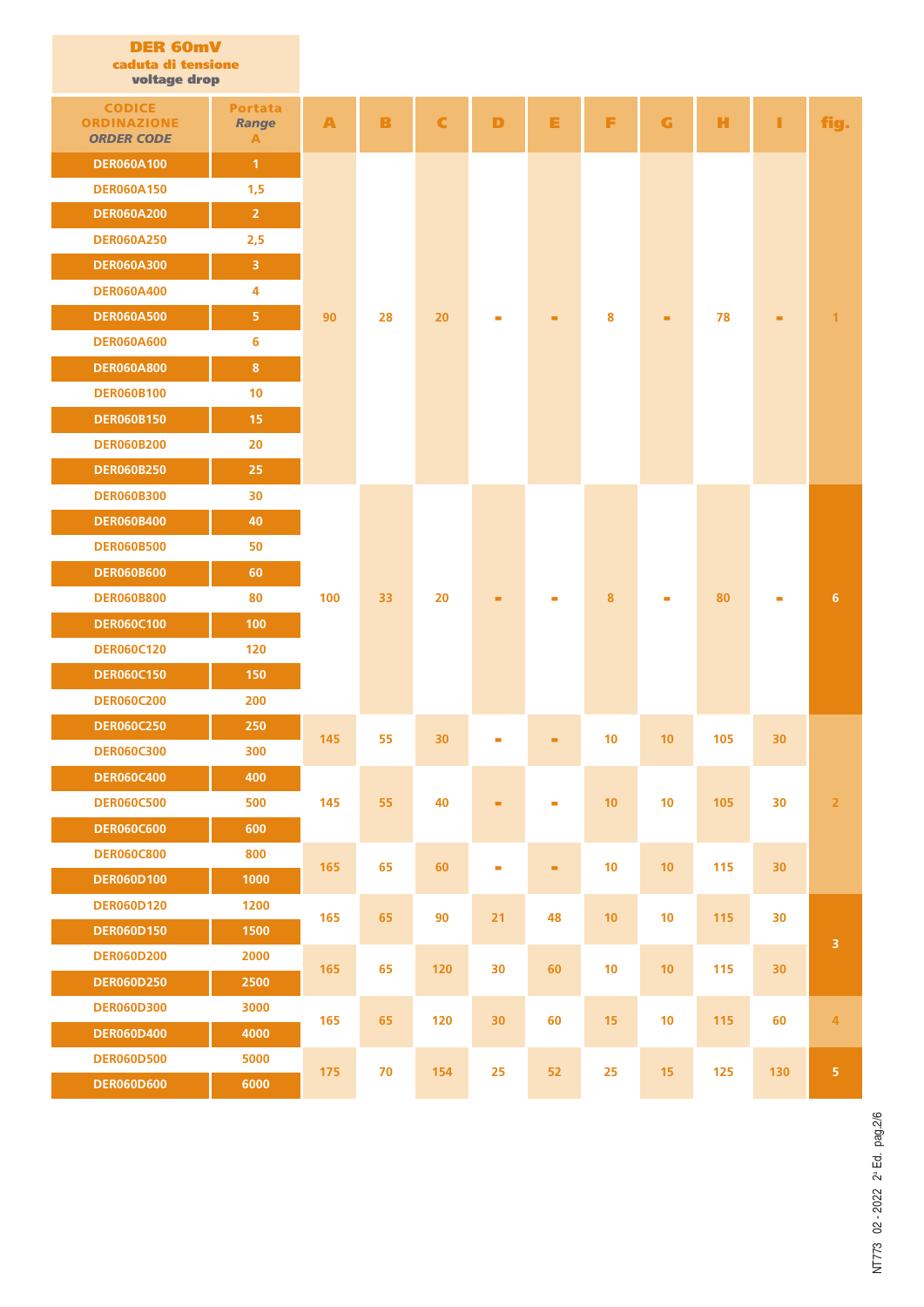| <b>DER 100mV</b><br>caduta di tensione<br>voltage drop   |                                     |     |        |     |              |                                 |          |      |        |     |                           |
|----------------------------------------------------------|-------------------------------------|-----|--------|-----|--------------|---------------------------------|----------|------|--------|-----|---------------------------|
| <b>CODICE</b><br><b>ORDINAZIONE</b><br><b>ORDER CODE</b> | <b>Portata</b><br><b>Range</b><br>A | A   | B      | C   | D            | Е                               | F        | G    | н      | п   | fig.                      |
| <b>DER100A100</b>                                        | $\mathbf{1}$                        |     |        |     |              |                                 |          |      |        |     |                           |
| <b>DER100A150</b>                                        | 1,5                                 |     |        |     |              |                                 |          |      |        |     |                           |
| <b>DER100A200</b>                                        | $\overline{2}$                      |     |        |     |              | ٠                               | 8        |      | 78     |     |                           |
| <b>DER100A250</b>                                        | 2,5                                 | 90  | 28     | 20  |              |                                 |          | ۰    |        |     |                           |
| <b>DER100A300</b>                                        | $\overline{\mathbf{3}}$             |     |        |     |              |                                 |          |      |        |     |                           |
| <b>DER100A400</b>                                        | 4                                   |     |        |     |              |                                 |          |      |        |     |                           |
| <b>DER100A500</b>                                        | 5 <sub>1</sub>                      |     |        |     |              |                                 |          |      |        |     | $\mathbf{1}$              |
| <b>DER100A600</b>                                        | 6                                   |     |        |     |              |                                 |          |      |        |     |                           |
| <b>DER100A800</b>                                        | $\bf 8$                             |     |        | 20  |              |                                 |          |      |        |     |                           |
| <b>DER100B100</b>                                        | 10                                  | 90  |        |     | ▬            |                                 | 8        |      | 78     |     |                           |
| <b>DER100B150</b>                                        | 15                                  |     | 28     |     |              |                                 |          |      |        |     |                           |
| <b>DER100B200</b>                                        | 20                                  |     |        |     |              |                                 |          |      |        |     |                           |
| <b>DER100B250</b>                                        | 25                                  |     |        |     |              |                                 |          |      |        |     |                           |
| <b>DER100B300</b>                                        | 30                                  |     |        |     |              |                                 |          |      |        |     |                           |
| <b>DER100B400</b>                                        | 40                                  | 123 |        |     |              |                                 |          |      |        |     |                           |
| <b>DER100B500</b>                                        | 50                                  |     |        |     |              |                                 |          |      |        |     |                           |
| <b>DER100B600</b>                                        | 60                                  |     | 33     | 20  | $\mathbf{r}$ |                                 |          |      | 103    |     | 6                         |
| <b>DER100B800</b>                                        | 80                                  |     |        |     |              | ٠                               | 8        | ۰    |        | ٠   |                           |
| <b>DER100C100</b>                                        | 100                                 |     |        |     |              |                                 |          |      |        |     |                           |
| <b>DER100C120</b>                                        | 120                                 |     |        |     |              |                                 |          |      |        |     |                           |
| <b>DER100C150</b>                                        | 150                                 |     |        |     |              |                                 |          |      |        |     |                           |
| <b>DER100C200</b>                                        | 200                                 |     |        |     |              |                                 |          |      |        |     |                           |
| <b>DER100C250</b>                                        | 250                                 |     | 168 55 |     |              | $30 \qquad \qquad \blacksquare$ | 10       |      | 10 128 | 30  |                           |
| <b>DER100C300</b>                                        | 300                                 |     |        |     |              |                                 |          |      |        |     |                           |
| <b>DER100C400</b>                                        | 400                                 | 168 |        | 40  |              |                                 | 10       | 10   | 128    |     |                           |
| <b>DER100C500</b>                                        | 500                                 |     | 55     |     | $\sim$       | ۰                               |          |      |        | 30  | $\overline{2}$            |
| <b>DER100C600</b>                                        | 600                                 |     |        |     |              |                                 |          |      |        |     |                           |
| <b>DER100C800</b>                                        | 800                                 | 188 | 65     | 60  | ٠            | $\blacksquare$                  | 10       | 10   | 138    | 30  |                           |
| <b>DER100D100</b>                                        | 1000                                |     |        |     |              |                                 |          |      |        |     |                           |
| <b>DER100D120</b>                                        | 1200                                | 188 | 65     | 90  | 21           | 48                              | 10       | 10   | 138    | 30  |                           |
| <b>DER100D150</b>                                        | 1500                                |     |        |     |              |                                 |          |      |        |     | $\ensuremath{\mathsf{3}}$ |
| <b>DER100D200</b>                                        | 2000                                | 188 | 65     | 120 | 30           | 60                              | 10       | $10$ | 138    | 30  |                           |
| <b>DER100D250</b>                                        | 2500                                |     |        |     |              |                                 |          |      |        |     |                           |
| <b>DER100D300</b>                                        | 3000                                | 188 | 65     | 120 | 30           |                                 | 15<br>60 | 10   | 138    | 60  | 4                         |
| <b>DER100D400</b>                                        | 4000                                |     |        |     |              |                                 |          |      |        |     |                           |
| <b>DER100D500</b>                                        | 5000                                | 198 | 70     | 154 | 25           | 52                              | 25       | 15   | 148    | 130 | $\overline{\mathbf{5}}$   |
| <b>DER100D600</b>                                        | 6000                                |     |        |     |              |                                 |          |      |        |     |                           |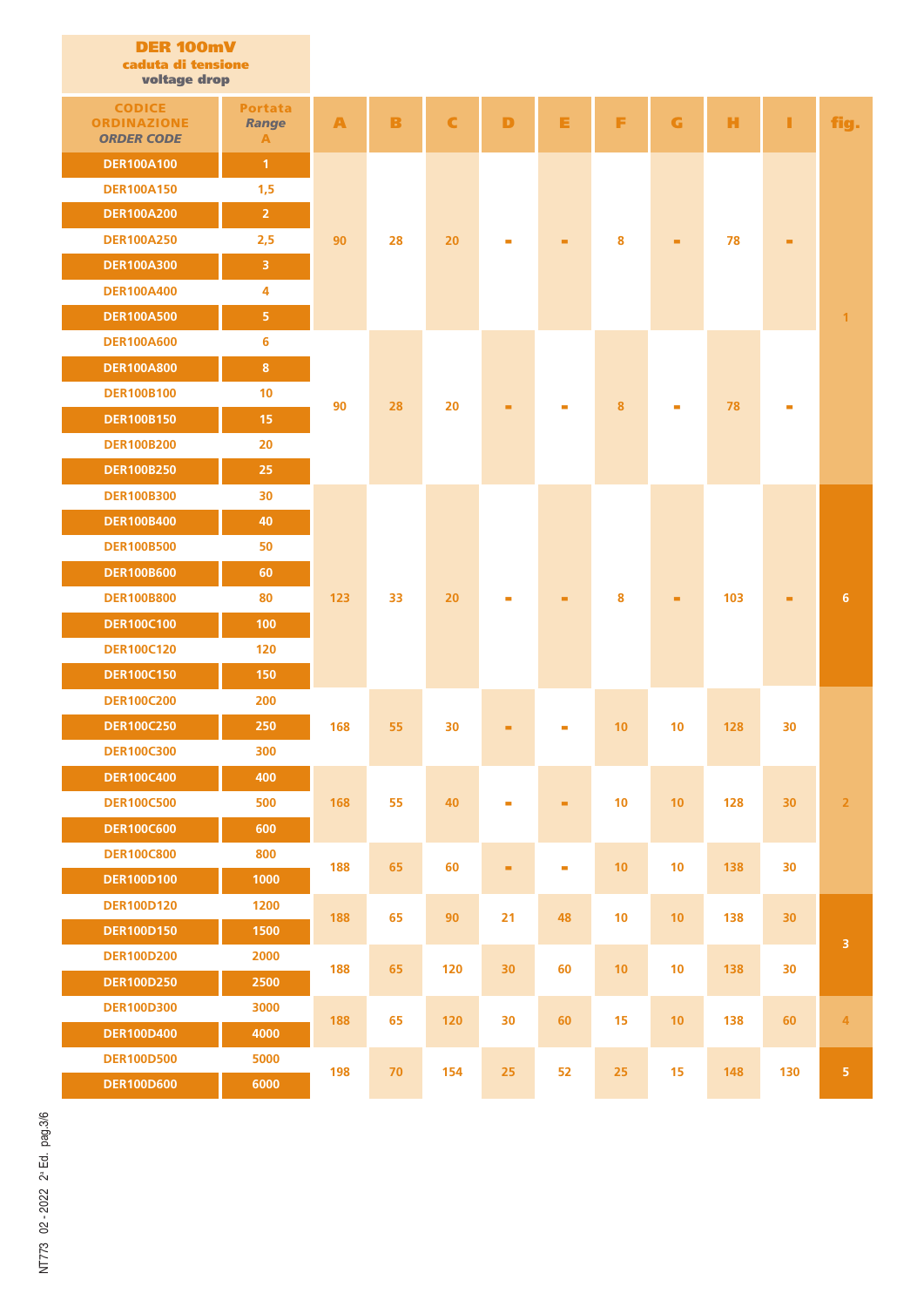| <b>DER 150mV</b><br>caduta di tensione<br>voltage drop   |                                                |     |        |             |                |                          |    |    |     |     |                         |
|----------------------------------------------------------|------------------------------------------------|-----|--------|-------------|----------------|--------------------------|----|----|-----|-----|-------------------------|
| <b>CODICE</b><br><b>ORDINAZIONE</b><br><b>ORDER CODE</b> | <b>Portata</b><br><b>Range</b><br>$\mathbf{A}$ | A   | B      | $\mathbf C$ | D              | Е                        | F  | G  | н   | П   | fig.                    |
| <b>DER150A100</b>                                        | $\mathbf{1}$                                   |     |        |             |                |                          |    |    |     |     |                         |
| <b>DER150A150</b>                                        | 1,5                                            |     |        |             |                |                          |    |    |     |     |                         |
| <b>DER150A200</b>                                        | $\overline{2}$                                 |     |        |             |                | ٠                        | 8  |    | 78  | ۰   |                         |
| <b>DER150A250</b>                                        | 2,5                                            | 90  | 28     | 20          |                |                          |    | ٠  |     |     |                         |
| <b>DER150A300</b>                                        | 3                                              |     |        |             |                |                          |    |    |     |     |                         |
| <b>DER150A400</b>                                        | 4                                              |     |        |             |                |                          |    |    |     |     |                         |
| <b>DER150A500</b>                                        | $\overline{\mathbf{5}}$                        |     |        |             |                |                          |    |    |     |     | $\mathbf{1}$            |
| <b>DER150A600</b>                                        | 6                                              |     |        |             |                |                          |    |    |     |     |                         |
| <b>DER150A800</b>                                        | $\bf{8}$                                       |     |        | 20          |                |                          | 8  |    |     |     |                         |
| <b>DER150B100</b>                                        | 10                                             | 90  | 28     |             | ٠              |                          |    |    | 78  | m.  |                         |
| <b>DER150B150</b>                                        | 15                                             |     |        |             |                |                          |    |    |     |     |                         |
| <b>DER150B200</b>                                        | 20                                             |     |        |             |                |                          |    |    |     |     |                         |
| <b>DER150B250</b>                                        | 25                                             |     |        |             |                |                          |    |    |     |     |                         |
| <b>DER150B300</b>                                        | 30                                             |     |        |             |                |                          |    |    |     |     |                         |
| <b>DER150B400</b>                                        | 40                                             | 225 |        |             |                |                          |    |    | 205 |     |                         |
| <b>DER150B500</b>                                        | 50                                             |     |        |             |                |                          |    |    |     |     |                         |
| <b>DER150B600</b>                                        | 60                                             |     |        |             |                |                          |    |    |     |     |                         |
| <b>DER150B800</b>                                        | 80                                             |     | 33     | 25          | $\blacksquare$ | ۰                        | 8  | ٠  |     | m.  | 6                       |
| <b>DER150C100</b>                                        | 100                                            |     |        |             |                |                          |    |    |     |     |                         |
| <b>DER150C120</b>                                        | 120                                            |     |        |             |                |                          |    |    |     |     |                         |
| <b>DER150C150</b>                                        | 150                                            |     |        |             |                |                          |    |    |     |     |                         |
| <b>DER150C200</b>                                        | 200                                            |     |        |             |                |                          |    |    |     |     |                         |
| <b>DER150C250</b>                                        | 250                                            | 270 | 55     | 30          | ٠              | ×.                       | 10 | 10 | 230 | 30  |                         |
| <b>DER150C300</b>                                        | 300                                            |     |        |             |                |                          |    |    |     |     |                         |
| <b>DER150C400</b>                                        | 400                                            |     |        |             |                |                          |    |    |     |     |                         |
| <b>DER150C500</b>                                        | 500                                            | 270 | 55     | 40          | $\blacksquare$ | ۰                        | 10 | 10 | 230 | 30  | $\overline{2}$          |
| <b>DER150C600</b>                                        | 600                                            |     |        |             |                |                          |    |    |     |     |                         |
| <b>DER150C800</b>                                        | 800                                            | 290 | 65     | 60          | ٠              | $\overline{\phantom{a}}$ | 10 | 10 | 240 | 30  |                         |
| <b>DER150D100</b>                                        | 1000                                           |     |        |             |                |                          |    |    |     |     |                         |
| <b>DER150D120</b>                                        | 1200                                           | 290 | 65     | 90          | 21             | 48                       | 15 | 10 | 240 | 60  |                         |
| <b>DER150D150</b>                                        | 1500                                           |     |        |             |                |                          |    |    |     |     | $\overline{\mathbf{3}}$ |
| <b>DER150D200</b>                                        | 2000                                           | 290 | 65     | 120         | 30             | 60                       | 15 | 10 | 240 | 60  |                         |
| <b>DER150D250</b>                                        | 2500                                           |     |        |             |                |                          |    |    |     |     |                         |
| <b>DER150D300</b>                                        | 3000                                           | 300 | 70     | 120         | 30             | 60                       | 25 | 15 | 250 | 130 | $\overline{4}$          |
| <b>DER150D400</b>                                        | 4000                                           |     |        |             |                |                          |    |    |     |     |                         |
| <b>DER150D500</b>                                        | 5000                                           | 300 | $70\,$ | 154         | 25             | 52                       | 25 | 15 | 250 | 130 | $\overline{5}$          |
| <b>DER150D600</b>                                        | 6000                                           |     |        |             |                |                          |    |    |     |     |                         |

| <b>CARATTERISTICHE TECNICHE</b>                    | <b>SPECIFICATIONS</b>                          |  |  |  |  |
|----------------------------------------------------|------------------------------------------------|--|--|--|--|
| Corrente nominale primaria I <sub>n</sub> : 16000A | Rated primary current Inp: 16000A              |  |  |  |  |
| Sovraccarico permanente: 1,2 Inp                   | Continuous overload: 1,2 Inp                   |  |  |  |  |
| Sovraccarico istantaneo: 10 Inp /5s (Ipn 1250A)    | Instantaneous overload: 10 lnp /5s (lpn 1250A) |  |  |  |  |
| 5 lnp /5s (lpn 3002000A)                           | 5 lnp /5s (lpn 3002000A)                       |  |  |  |  |
| 2 lnp /5s (lpn 25006000A)                          | 2 Inp /5s (Ipn 25006000A)                      |  |  |  |  |
| Caduta di tensione: $60 - 100 - 150$ mV            | <b>Voltage drop:</b> $60 - 100 - 150$ mV       |  |  |  |  |
| Precisione: cl.0.5                                 | Accuracy: class 0.5                            |  |  |  |  |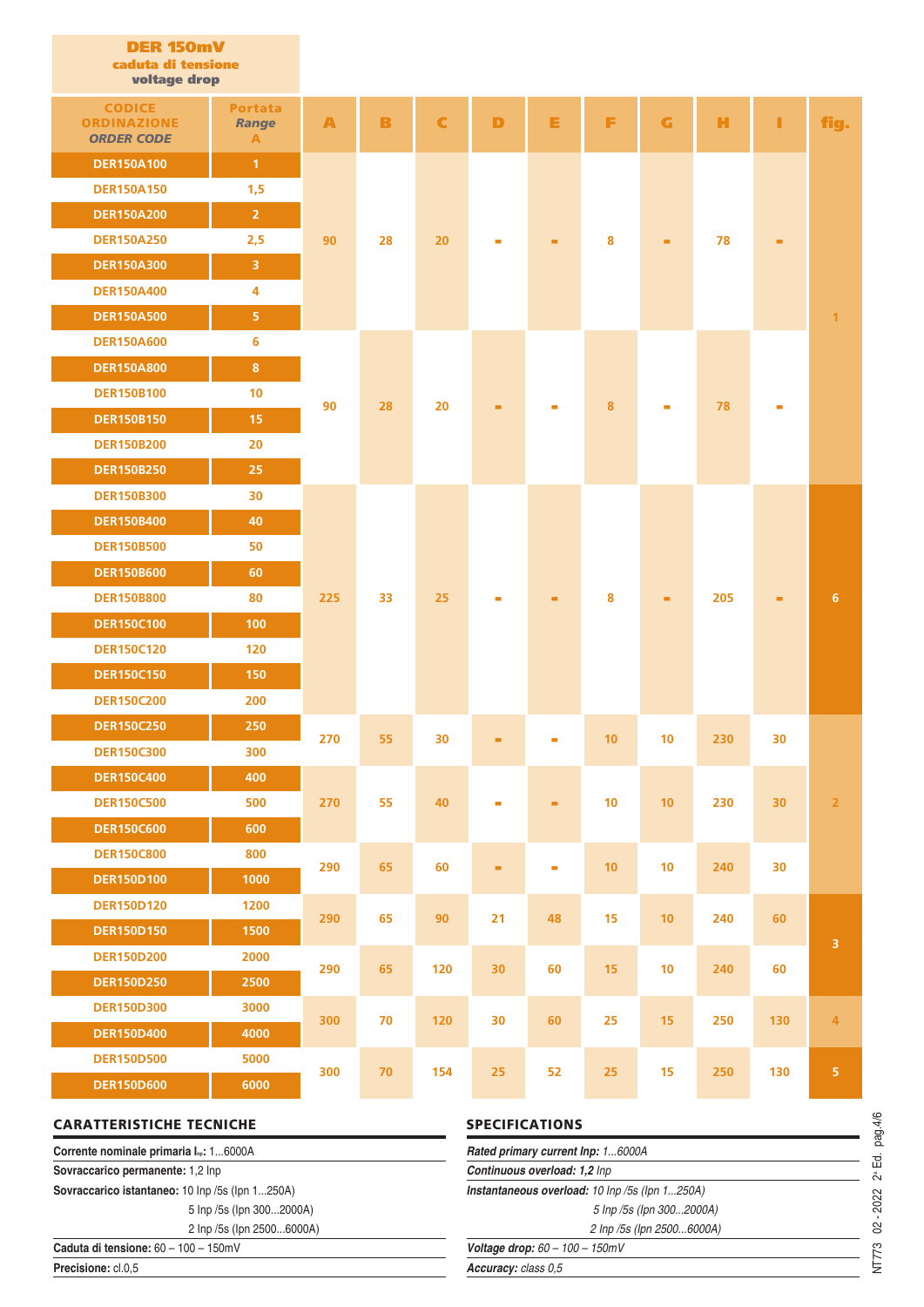### **CONDIZIONI AMBIENTALI**

| Temperatura di riferimento: 23°C      |  |  |  |  |
|---------------------------------------|--|--|--|--|
| Temperatura di funzionamento: -2560°C |  |  |  |  |
| Temperatura di magazzinaggio: -4080°C |  |  |  |  |

### **CUSTODIA**

#### **Basetta isolante solo per codici con Inp ≤ 25A**

**A corredo:** 2 viti TC M5x8 DIN 84-4,3 + 2 rondelle 5,3 DIN 433 St + bulloneria fissaggio sbarra

| <b>CODICE ORDINAZIONE</b><br><b>ORDER CODE</b> | Portata<br>Range<br>A |  |
|------------------------------------------------|-----------------------|--|
| <b>DERA100</b>                                 | 1                     |  |
| <b>DERA150</b>                                 | 1,5                   |  |
| <b>DERA200</b>                                 | $\overline{2}$        |  |
| <b>DERA250</b>                                 | 2,5                   |  |
| <b>DERA300</b>                                 | 3                     |  |
| <b>DERA400</b>                                 | 4                     |  |
| <b>DERA500</b>                                 | 5                     |  |
| <b>DERA600</b>                                 | 6                     |  |
| <b>DERA800</b>                                 | 8                     |  |
| <b>DERB100</b>                                 | 10                    |  |
| <b>DERB150</b>                                 | 15                    |  |
| <b>DERB200</b>                                 | 20                    |  |
| <b>DERB250</b>                                 | 25                    |  |
| <b>DERB300</b>                                 | 30                    |  |
| <b>DERB400</b>                                 | 40                    |  |
| <b>DERB500</b>                                 | 50                    |  |
| <b>DERB600</b>                                 | 60                    |  |
| <b>DERB800</b>                                 | 80                    |  |
| <b>DERC100</b>                                 | 100                   |  |
| <b>DERC120</b>                                 | 120                   |  |
| <b>DERC150</b>                                 | 150                   |  |
| <b>DERC200</b>                                 | 200                   |  |
| <b>DERC250</b>                                 | 250                   |  |
| <b>DERC300</b>                                 | 300                   |  |
| <b>DERC400</b>                                 | 400                   |  |
| <b>DERC500</b>                                 | 500                   |  |
| <b>DERC600</b>                                 | 600                   |  |
| <b>DERC800</b>                                 | 800                   |  |
| <b>DERD100</b>                                 | 1000                  |  |
| <b>DERD120</b>                                 | 1200                  |  |
| <b>DERD150</b>                                 | 1500                  |  |
| <b>DERD200</b>                                 | 2000                  |  |
| <b>DERD250</b>                                 | 2500                  |  |
| <b>DERD300</b>                                 | 3000                  |  |
| <b>DERD400</b>                                 | 4000                  |  |
| <b>DERD500</b>                                 | 5000                  |  |
| <b>DERD600</b>                                 | 6000                  |  |

## *ENVIRONMENTAL CONDITIONS*

#### *Reference temperature: 23°C*

*Working temperature: -25...60°C*

*Limit temperature range for storage: -40...80°C*

## *HOUSING*

#### *Insulated base supplied only for code with Inp* ≤ *25A*

*Complete with: 2 screws TC M5x8 DIN 84-4,3 + 2 washer 5,3 DIN 433 St + nuts to fix the shunt to the bar*

| <b>E ORDINAZIONE</b><br><b>RDER CODE</b> | <b>Portata</b><br><b>Range</b><br>A | <b>VITERIA</b><br><b>SCREWS</b>                                           |
|------------------------------------------|-------------------------------------|---------------------------------------------------------------------------|
| <b>DERA100</b>                           | $\mathbf{1}$                        |                                                                           |
| <b>DERA150</b>                           | 1,5                                 |                                                                           |
| <b>DERA200</b>                           | $\overline{2}$                      |                                                                           |
| <b>DERA250</b>                           | 2,5                                 |                                                                           |
| <b>DERA300</b>                           | 3                                   |                                                                           |
| <b>DERA400</b>                           | 4                                   | 4 Rondelle piane ZNB UNI 6592 Ø5                                          |
| <b>DERA500</b>                           | 5                                   | 4 Viti TC Comby M5x8 Zinc.<br>4 Flat washers ZNB UNI 6592 Ø5              |
| <b>DERA600</b>                           | 6                                   | <b>4 Studs TC Comby M5x8 Zinc.</b>                                        |
| <b>DERA800</b>                           | 8                                   |                                                                           |
| <b>DERB100</b>                           | 10                                  |                                                                           |
| <b>DERB150</b>                           | 15                                  |                                                                           |
| <b>DERB200</b>                           | 20                                  |                                                                           |
| <b>DERB250</b>                           | 25                                  |                                                                           |
| <b>DERB300</b>                           | 30                                  |                                                                           |
| <b>DERB400</b>                           | 40                                  |                                                                           |
| <b>DERB500</b>                           | 50                                  | 2 Viti M8x20 + rondelle e dadi                                            |
| <b>DERB600</b>                           | 60                                  | 2 Viti TC Comby M5x8 Zinc.+ rondelle                                      |
| <b>DERB800</b>                           | 80                                  | 2 Studs M8x20 + washers and nuts<br>2 Studs TC Comby M5x8 Zinc.+ washers  |
| <b>DERC100</b>                           | 100                                 |                                                                           |
| <b>DERC120</b>                           | 120                                 |                                                                           |
| <b>DERC150</b>                           | 150                                 |                                                                           |
| <b>DERC200</b>                           | 200                                 | 2 Viti M12x40 + rondelle e dadi<br>2 Viti TC Comby M5x8 Zinc.+ rondelle   |
| <b>DERC250</b>                           | 250                                 | 2 Studs M12x20 + washers and nuts                                         |
| <b>DERC300</b>                           | 300                                 | 2 Studs TC Comby M5x8 Zinc.+ washers                                      |
| <b>DERC400</b>                           | 400                                 | 2 Viti M16x45 + rondelle e dadi<br>2 Viti TC Comby M5x8 Zinc.+ rondelle   |
| <b>DERC500</b>                           | 500                                 | 2 Studs M16x45 + washers and nuts                                         |
| <b>DERC600</b>                           | 600                                 | 2 Studs TC Comby M5x8 Zinc.+ washers                                      |
| <b>DERC800</b>                           | 800                                 | 2 Viti M20x50 + rondelle e dadi<br>2 Viti TC Comby M5x8 Zinc.+ rondelle   |
| <b>DERD100</b>                           | $\overline{1000}$                   | 2 Studs M20x50 + washers and nuts<br>2 Studs TC Comby M5x8 Zinc.+ washers |
| <b>DERD120</b>                           | 1200                                | 4 Viti M16x45 + rondelle e dadi<br>2 Viti TC Comby M5x8 Zinc.+ rondelle   |
| <b>DERD150</b>                           | 1500                                | 4 Studs M16x45 + washers and nuts<br>2 Studs TC Comby M5x8 Zinc.+ washers |
| <b>DERD200</b>                           | 2000                                | 4 Viti M20x50 + rondelle e dadi<br>2 Viti TC Comby M5x8 Zinc.+ rondelle   |
| <b>DERD250</b>                           | 2500                                | 4 Studs M20x50 + washers and nuts<br>2 Studs TC Comby M5x8 Zinc.+ washers |
| <b>DERD300</b>                           | 3000                                | 4 Viti M20x60 + rondelle e dadi<br>2 Viti TC Comby M5x8 Zinc.+ rondelle   |
| <b>DERD400</b>                           | 4000                                | 4 Studs M20x60 + washers and nuts<br>2 Studs TC Comby M5x8 Zinc.+ washers |
| <b>DERD500</b>                           | 5000                                | 6 Viti M20x75 + rondelle e dadi<br>2 Viti TC Comby M5x8 Zinc.+ rondelle   |
| DER DEMO                                 | 6000                                | 4 Studs M20x75 + washers and nuts                                         |

*2 Studs TC Comby M5x8 Zinc.+ washers*